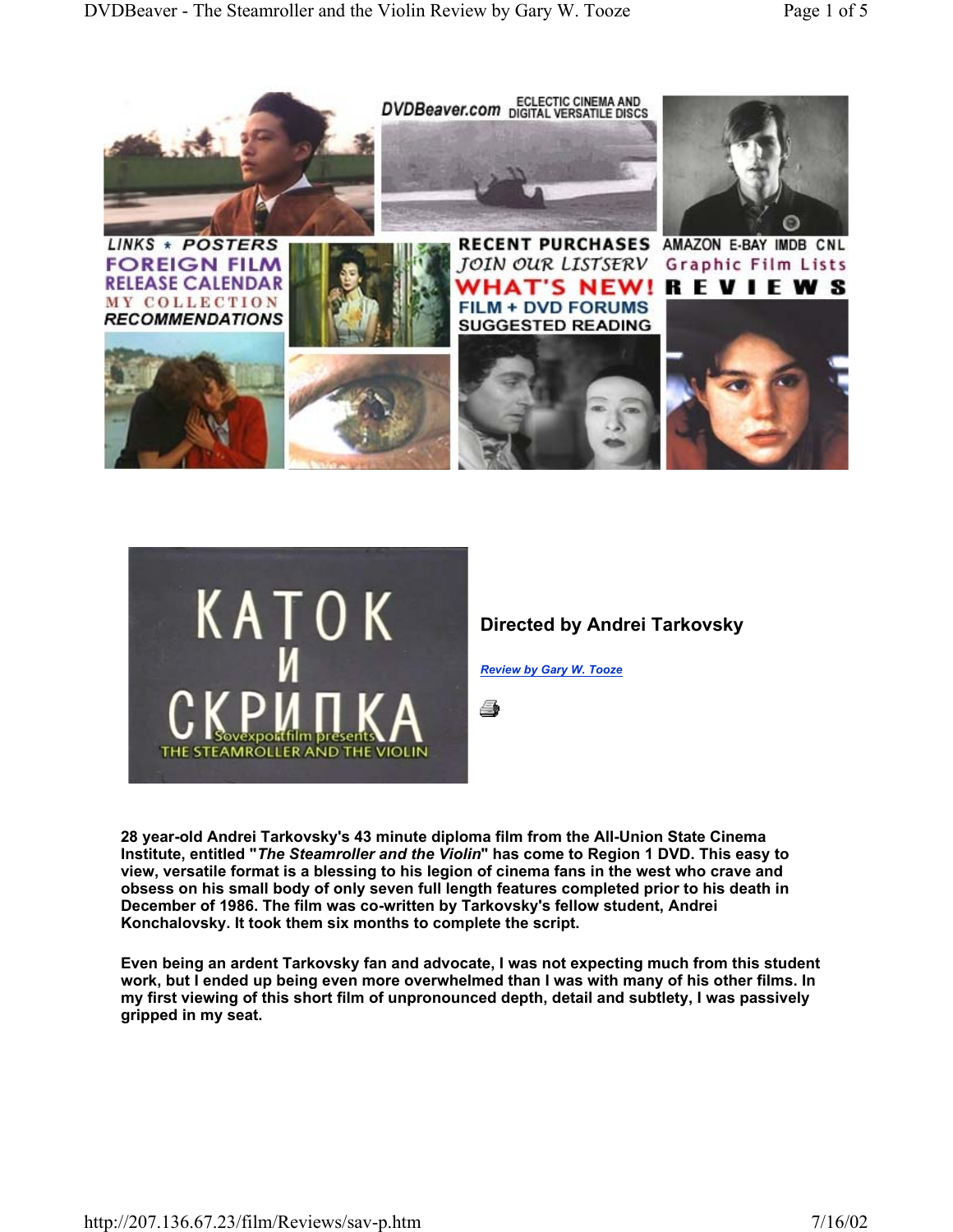

**The excessively well thought out scenes and action co-ordination comprise only a few hours in the tenuous relationship between a harmless young musician and a gruff but amiable construction worker. The evolving chemistry buds gently while avoiding sentimentality. Many sequences compare the daily activities of them both male characters; paving for Sergei and violin practice for Sasha. They both appear indifferent to the females that cross their paths and infringe**



**Perhaps Tarkovskly's most accessible film, "***The Steamroller and the Violin* **" has touches of brilliance and distinctive shot development found every few minutes. Purposeful exterior shots and intentional angles are contrasted to hazy dream sequences and kaleidoscopic moments of personal pause. The congenital bond of man and boy is apparent yet underplayed.**

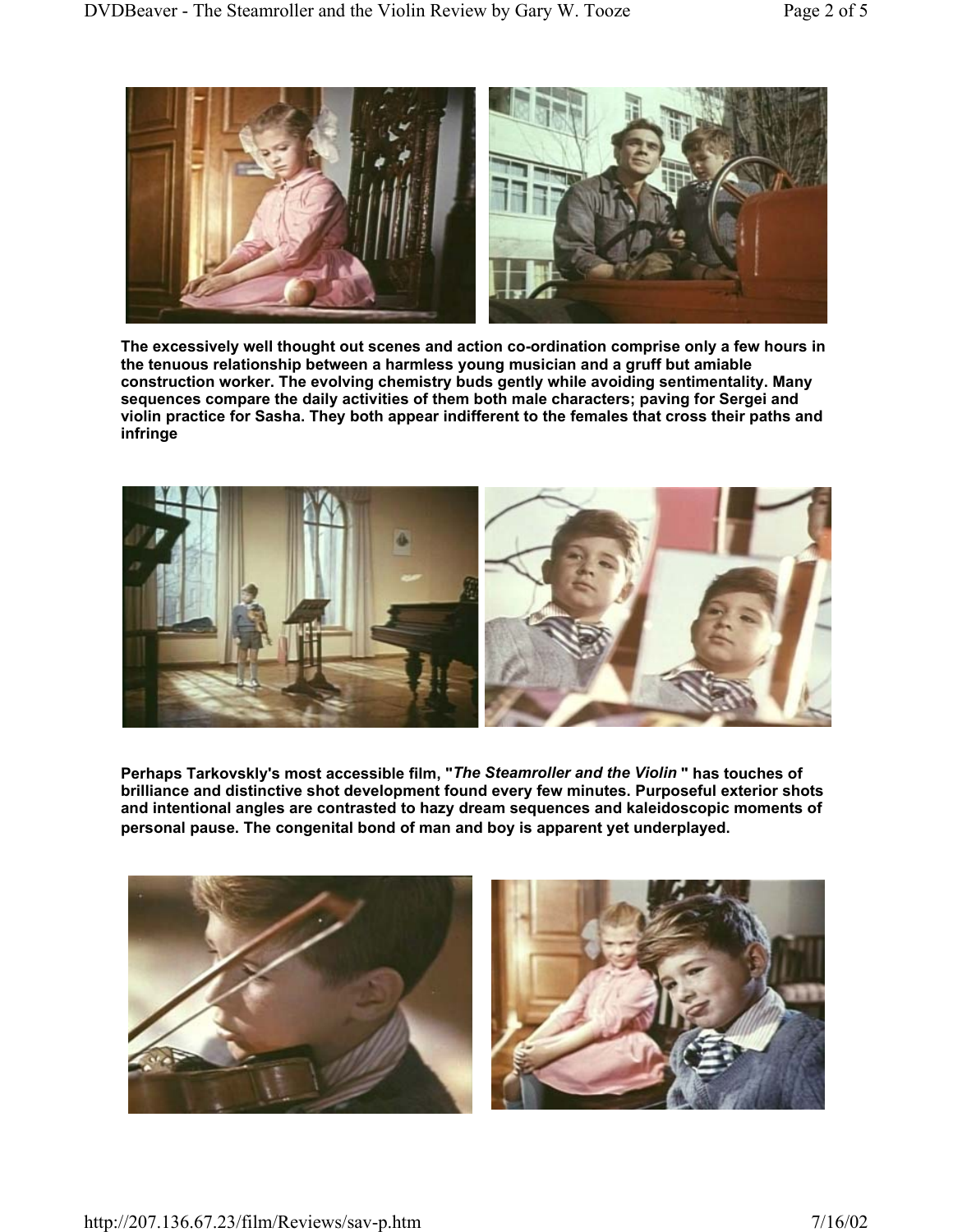**The casting is also quite skilled with pinpoint mannerisms and delicate and perceptive facial expressions from all performances. Close-ups are infrequent as is the un-authoritative background music, but lighting and shadows are explored more extensively and appear very naturally placed within the scenes that they are utilized.**







**Extremely accessible for non-art cinema viewers and those unfamiliar with Tarkovsky's style, "***The Steamroller and the Violin***" proves a perfect introduction. For the Facets DVD disc the price tag is perhaps a shade exorbitant at \$24.95 especially considering it is a short film with minimal extras. However, as this is probably the most influential avenue for many uninitiated viewers to delve into the master directors other offerings. It may be the most adept starting point and therefore could be deemed as a priceless introduction. If, after watching this, many others become intrigued to seek out other artistic auteur expressions then it is indeed worthwhile. This is great fodder for fans and neophytes alike. I strongly**  urge you to see it. \*\*\*\*\*\* out of \*\*\*\*\*\*

# **Film and DVD Details**

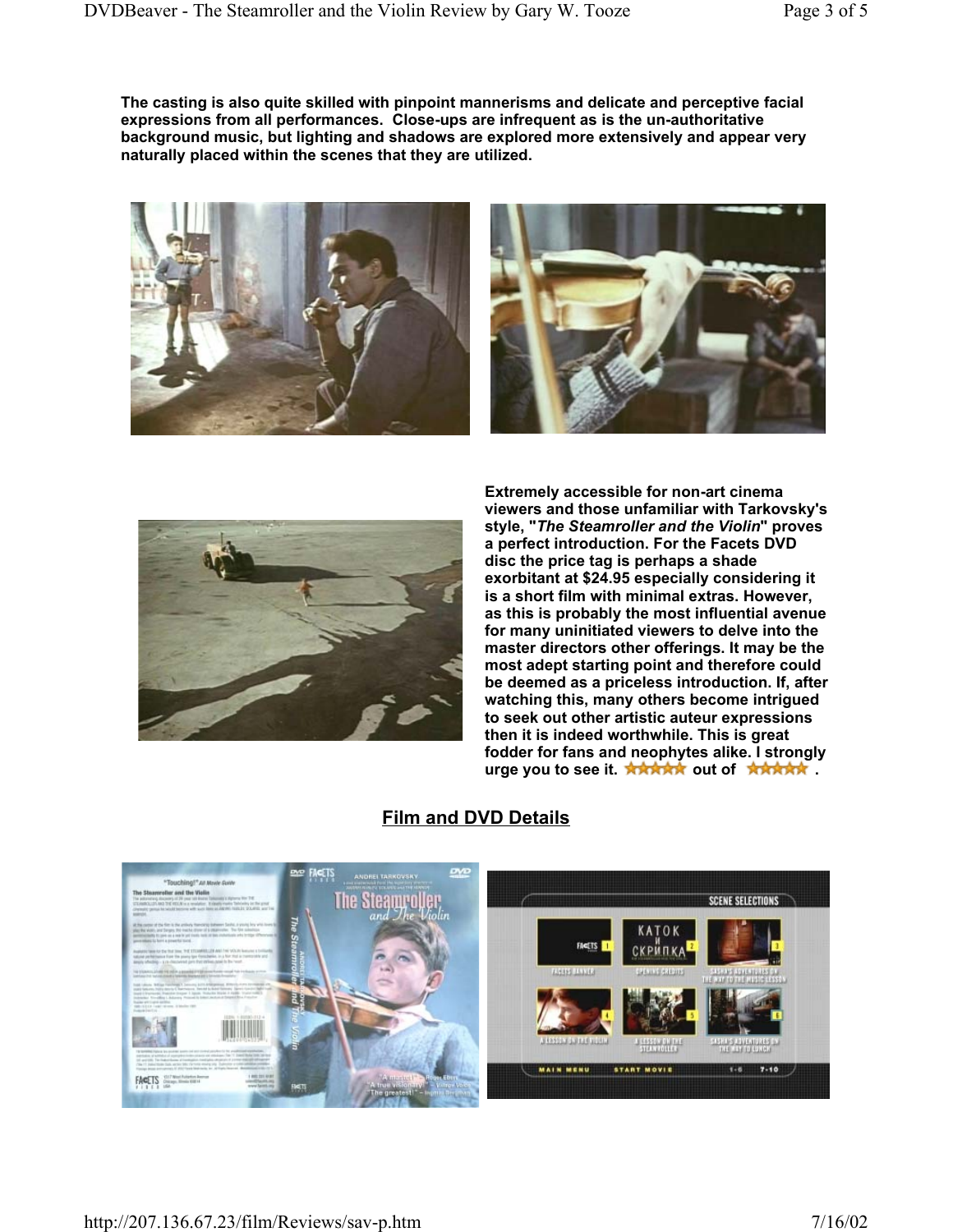#### **CLICK on above DVD Cover for a larger version.**



**The colors are soft yet contain full deep blues and defined edges, not unlike some Technicolor. There are a number of hairs and cue blips appearing onscreen at times. The dialogue is in Russian with clear yellow, non-removable English subtitles. The sound is very clear with negligible errors.**

**Flaws, only a few: the cover has our lead character playing with his wrong hand. With the abbreviated length of the film, it would have been more than appropriate to include a documentary, interviews, commentary, trailers etc. to the DVD extras. The text based biography is well done but sadly slight considering the market of this product (keen Tarkovsky fans). Grateful that it has been brought to DVD Region 1, but craving more in the area of supplements! NAMARY** out of **RANARY** 

### **Full Cast and Crew for Katok i skripka (1960)**

Directed by Andrei Tarkovsky

Writing credits S. Bakhmetyeva (story) Andrei Konchalovsky Andrei Tarkovsky

Cast (in credits order) Igor Fomchenko .... Sasha Vladimir Zamansky .... Sergei Marina Adzhubei .... Mother Yuri Brusser (as Yura Brusser) Vyacheslav Borisov (as Slava Borisov) Aleksandr Vitoslavsky (as Sasha Vitoslavsky) Aleksandr Ilyin (as Sasha Ilyin) Lyudmila Semyonova rest of cast listed alphabetically Natalya Arkhangelskaya .... Girl Zhenya Fedchenko

# **Technical Information**

### **Release Information:**

Studio: Facets Video Theatrical Release Date: August 19, 1962 DVD Release Date: June 11, 2002 Run Time: 43 minutes

#### **Edition Details:**

• Region 1 encoding (US and Canada only)

• Color